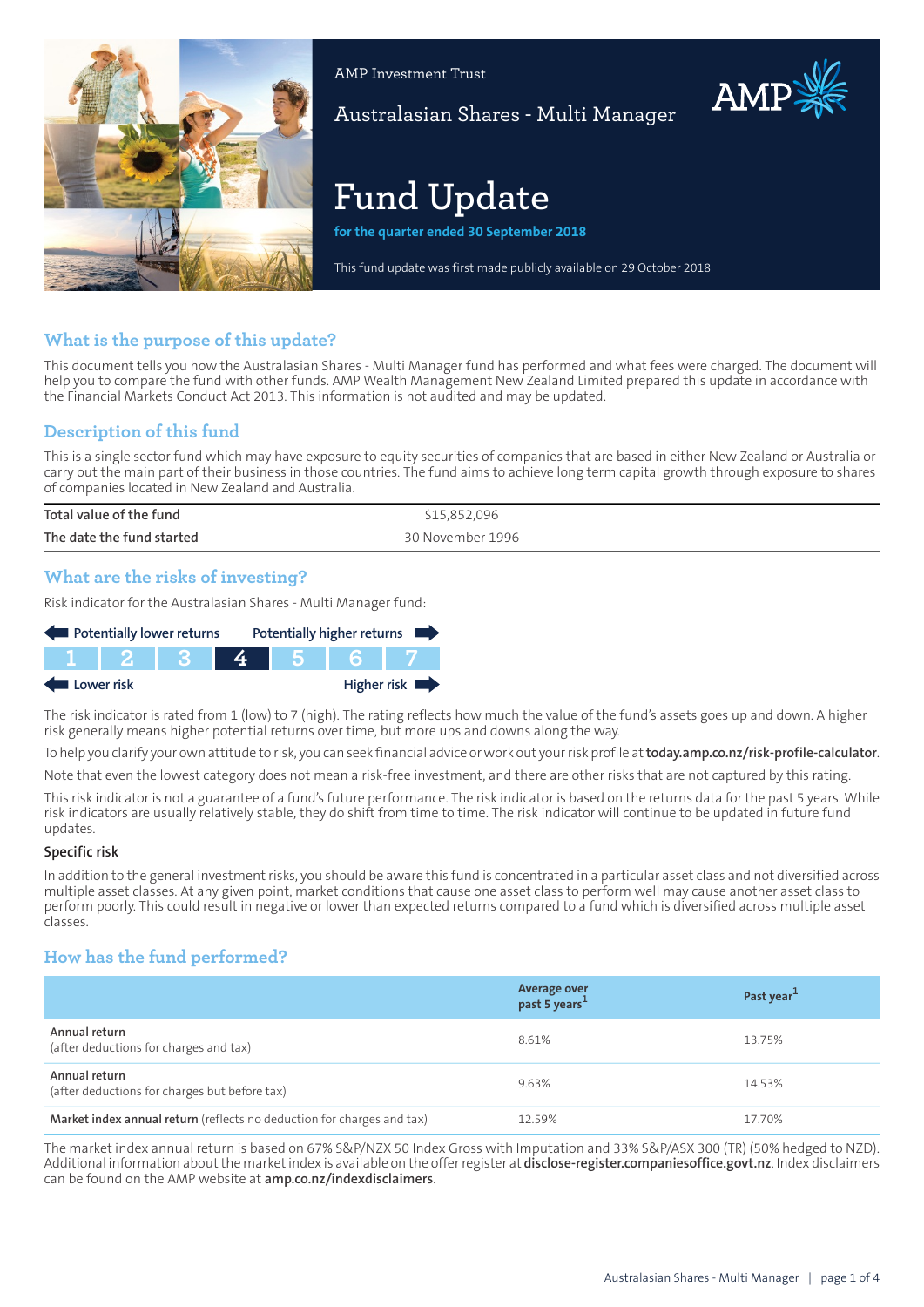#### **Annual return graph**



Return

This shows the return after fund charges and tax for each of the last 10 years ending 31 March. The last bar shows the average annual return for the last 10 years, up to 30 September 2018.

**Important:** This does not tell you how the fund will perform in the future.

Returns in this update are after tax at the highest prescribed investor rate (PIR) of tax for an individual New Zealand resident. Your tax may be lower.

## **What fees are investors charged?**

Investors in the Australasian Shares - Multi Manager fund are charged fund charges. In the year to 31 March 2018 these were:

|                                                          | % of net asset value                                                     |
|----------------------------------------------------------|--------------------------------------------------------------------------|
| Total fund charges <sup>2</sup>                          | 2.02%                                                                    |
| Which are made up of -                                   |                                                                          |
| Total management and administration charges              | 2.02%                                                                    |
| Including -                                              |                                                                          |
| Manager's basic fee                                      | 1.70%                                                                    |
| Other management and administration charges <sup>3</sup> | 0.32%                                                                    |
| Total performance-based fees                             | $0.00\%$                                                                 |
| <b>Other charges</b>                                     | Dollar amount per investor or description<br>of how charge is calculated |
| NII                                                      |                                                                          |

Investors may also be charged individual action fees for specific actions or decisions (for example, for withdrawing from or switching funds). See the 'fees and other charges' document on the entry relating to the offer of interests in the AMP Investment Trust maintained on the offer register (**[disclose-register.companiesoffice.govt.nz](https://disclose-register.companiesoffice.govt.nz/)**) for more information about those fees.

Small differences in fees and charges can have a big impact on your investment over the long term.

## **Example of how this applies to an investor**

Craig had \$10,000 in the fund at the start of the year and did not make any further contributions. At the end of the year, Craig received a return after fund charges were deducted of \$1,375.00 (that is 13.75% of his initial \$10,000). Craig also paid \$0.00 in other charges. This gives Craig a total return after tax of \$1,375.00 for the year.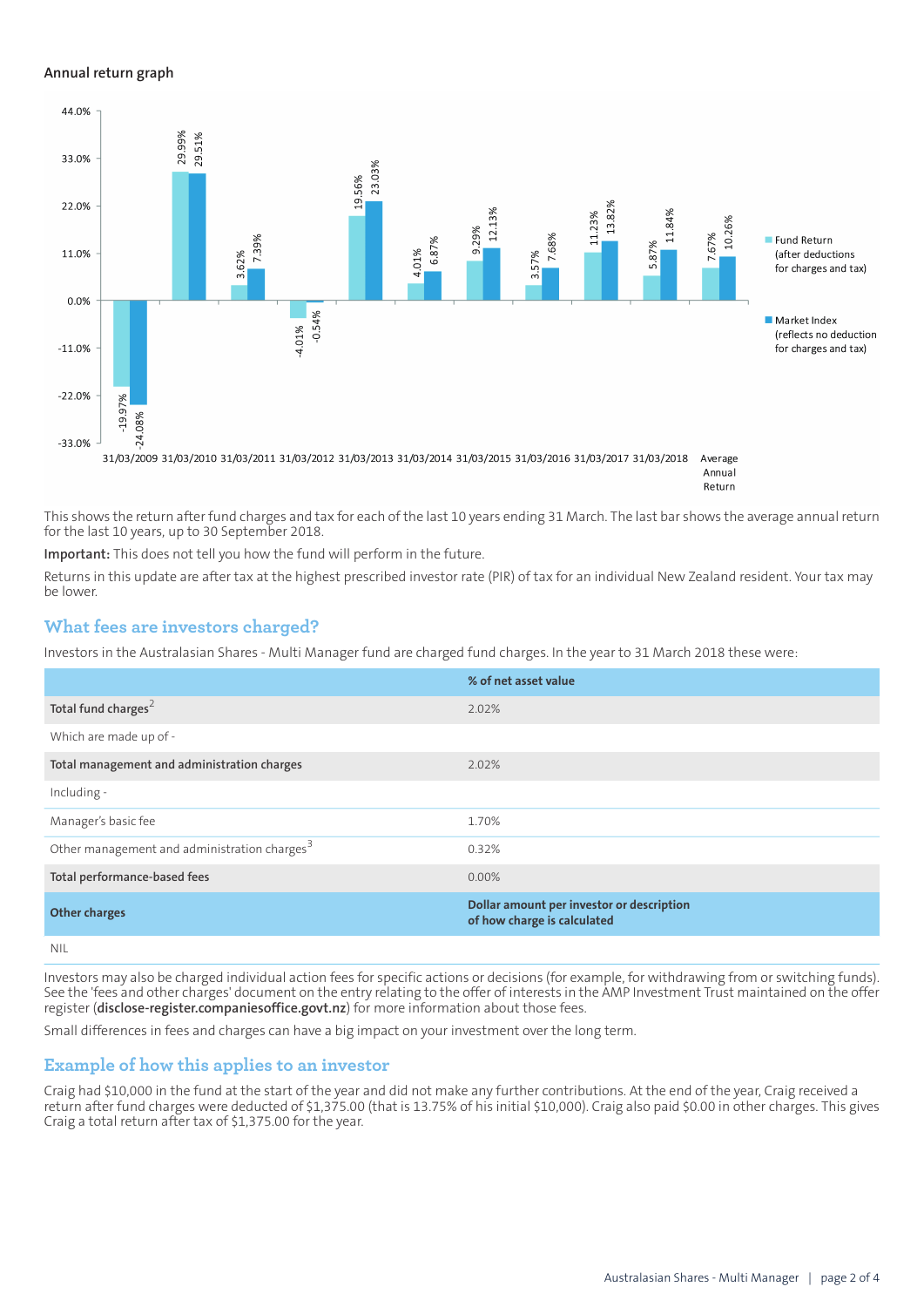# **What does the fund invest in?**

# **Actual investment mix<sup>4</sup>**

This shows the types of assets that the fund invests in.



#### **Target investment mix**

This shows the mix of assets that the fund generally intends to invest in.

| <b>Asset Type</b>            | <b>Allocation</b> |
|------------------------------|-------------------|
| Cash and cash equivalents    | $0.00\%$          |
| New Zealand fixed interest   | $0.00\%$          |
| International fixed interest | $0.00\%$          |
| Australasian equities        | 100.00%           |
| International equities       | 0.00%             |
| Listed property              | $0.00\%$          |
| Unlisted property            | 0.00%             |
| Commodities                  | 0.00%             |
| Other                        | $0.00\%$          |

# **Top 10 investments<sup>4</sup>**

|              | <b>Name</b>                     | Percentage<br>of fund<br>net assets | <b>Asset Type</b>     | Country     | <b>Credit rating</b><br>(if applicable) |
|--------------|---------------------------------|-------------------------------------|-----------------------|-------------|-----------------------------------------|
| $\mathbf{1}$ | a2 Milk Coltd                   | 5.87%                               | Australasian equities | New Zealand | N/A                                     |
| 2            | Fisher & Paykel Healthcare Corp | 4.94%                               | Australasian equities | New Zealand | N/A                                     |
| 3            | Spark New Zealand Ltd           | 4.75%                               | Australasian equities | New Zealand | N/A                                     |
| 4            | Auckland International Airport  | 3.99%                               | Australasian equities | New Zealand | N/A                                     |
| 5            | Fletcher Building Ltd           | 3.63%                               | Australasian equities | New Zealand | N/A                                     |
| 6            | Contact Energy Ltd              | 3.36%                               | Australasian equities | New Zealand | N/A                                     |
|              | Meridian Energy Ltd             | 2.90%                               | Australasian equities | New Zealand | N/A                                     |
| 8            | BHP Billiton Itd                | 2.37%                               | Australasian equities | Australia   | N/A                                     |
| 9            | Commonwealth Bank of Australia  | 2.32%                               | Australasian equities | Australia   | N/A                                     |
| 10           | Ryman Healthcare Ltd            | 2.27%                               | Australasian equities | New Zealand | N/A                                     |

The top 10 investments make up 36.40% of the fund.